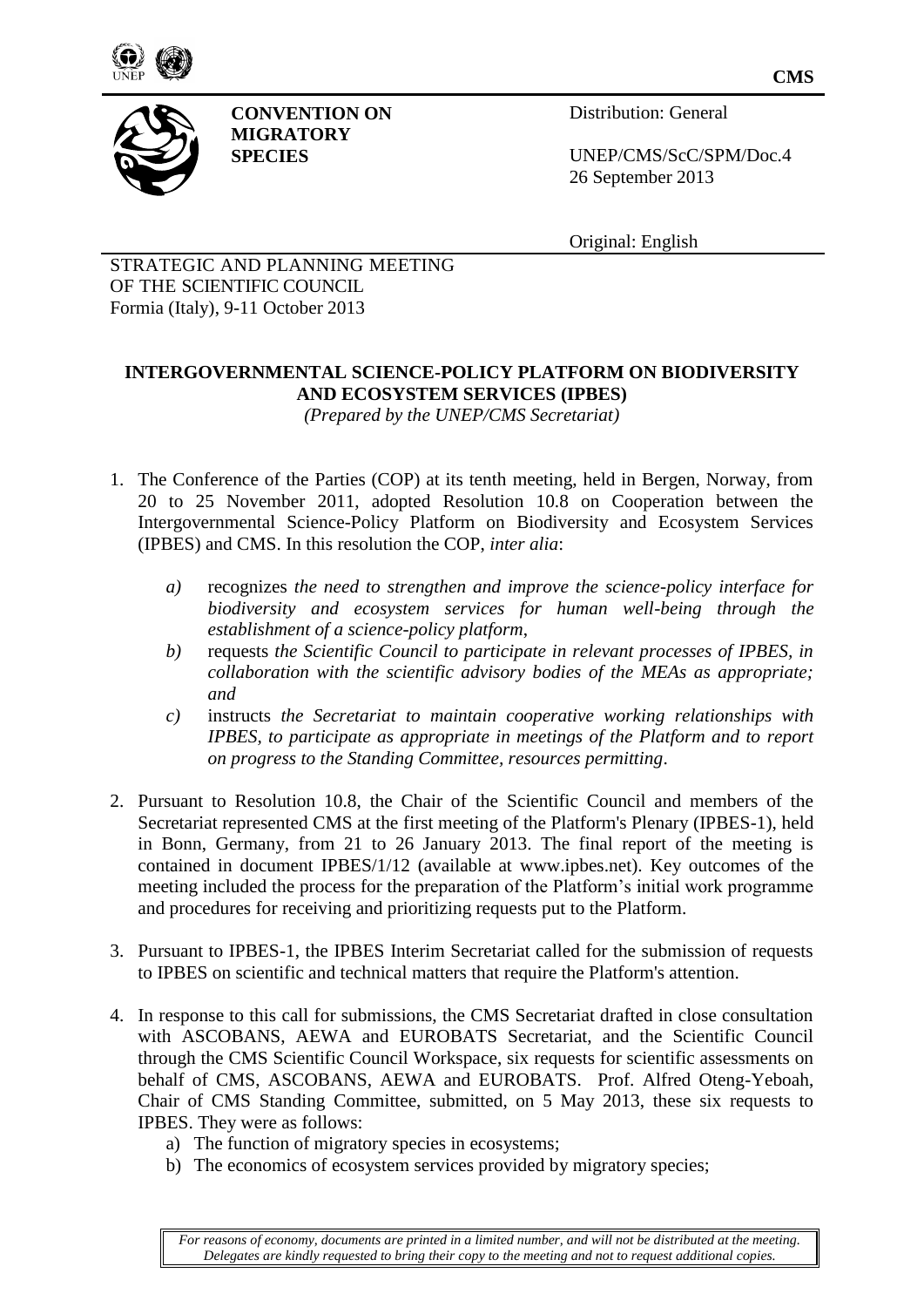- c) Protected areas systems and the needs of migratory species, in particular connectivity;
- d) Marine migratory species in areas beyond national jurisdiction;
- e) Migratory species and climate change;
- f) Traditional knowledge and migratory birds;
- 5. The requests, as well as those submitted to the IPBES Interim Secretariat by other governments, MEAs and NGOs, are available online at <http://www.ipbes.net/intersessional-process/comments-received.html>
- 6. Assessments based on any of the six proposals made by CMS were considered to potentially have a significant impact on making the case for migratory species conservation. The six requests highlight, *inter alia*, the expertise that is available for addressing these issues through the CMS network of experts.
- 7. The Chair of the Scientific Council attended the first full Multidisciplinary Expert Panel (MEP) and Bureau meeting of IPBES, held from 1 to 6 June 2013, in Bergen, Norway (For the Chair's report, see document UNEP/CMS/StC41/7). The MEP and Bureau discussed the next steps for the development of an initial IPBES work programme, as requested by the IPBES Plenary at its first session.
- 8. Pursuant to the discussions at MEP-1, the IPBES Interim Secretariat posted for review the draft IPBES work programme 2014-2018. The draft contained, *inter alia*, six deliverables for thematic assessments, including two on the economic valuation of biodiversity and ecosystem services, which draw on CMS's original request of an assessment on the economics of ecosystem services provided by migratory species.
- 9. The full list of thematic assessments contained in the draft work programme include the following:
	- a) Thematic assessment of degradation and restoration of land and freshwater systems and/or biodiversity and agriculture by March 2016
	- b) Thematic fast-track assessment on pollination and its impact on food security by March 2015
	- c) Methodological fast-track assessment on scenarios of indirect drivers and models of the impact on global change by March 2015
	- d) Policy support tools on scenarios and models further elaborated and/or developed
	- e) Methodological fast-track assessment on values of biodiversity and ecosystem services by March 2015
	- f) Policy support tools on value, valuation and accounting further elaborated and/or developed.
- 10. In addition to these thematic assessments, a key output contained in the draft work programme is a global biodiversity and ecosystem services assessment on drivers and pressures; status and trends; the impacts on human well-being and the effectiveness of responses, including of the Aichi targets.
- 11. In response to the IPBES Interim Secretariat's call for review of the draft IPBES work programme (and other documents, including on the Stakeholder Engagement Strategy and on Strategic Partnerships), the CMS Secretariat, based on consultations with the Scientific Council through the CMS Scientific Council Workspace, submitted comments on 28 July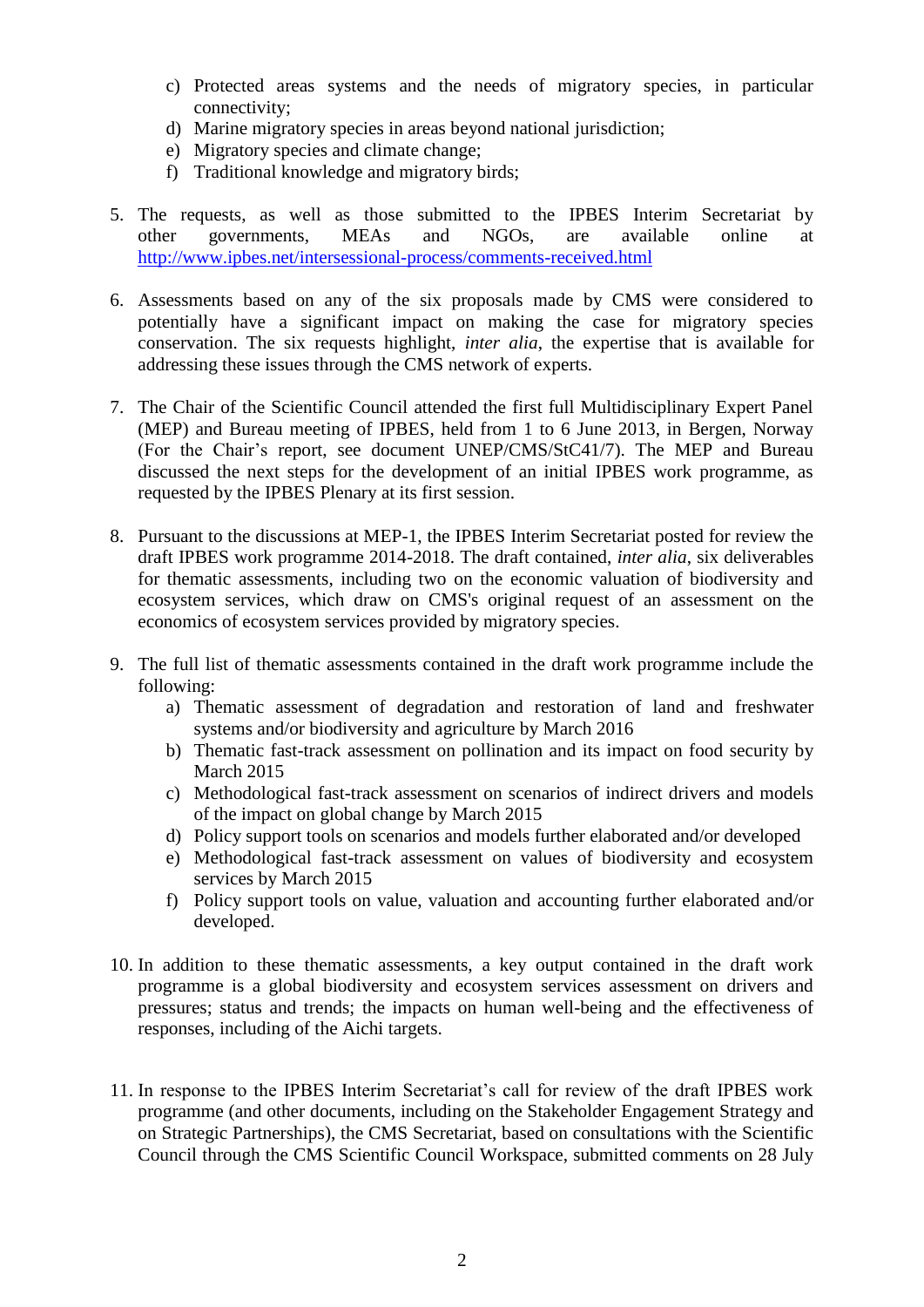2013. The comments highlighted, *inter alia*, the need for thematic and global assessments to include a focus on migratory species and to take into account marine biodiversity.

- 12. In addition, the CMS Secretariat was requested to elaborate a document on the scope of a potential fast track assessment on migratory species (see Annex). The document was submitted to Prof. Alfred Oteng-Yeboah, vice chair of the IPBES Bureau, on 13 September 2013.
- 13. Discussion on the IPBES work programme 2014-2018 will be finalized at the second meeting of the IPBES Plenary (IPBES-2), to be held in Antalya, Turkey, from 9 to 14 December 2013.

#### *Action requested:*

- i.) Participants to this meeting are invited to take note of this document and provide comments if appropriate;
- ii.) Participants are invited to discuss the option of establishing a working group on IPBES under the Scientific Council.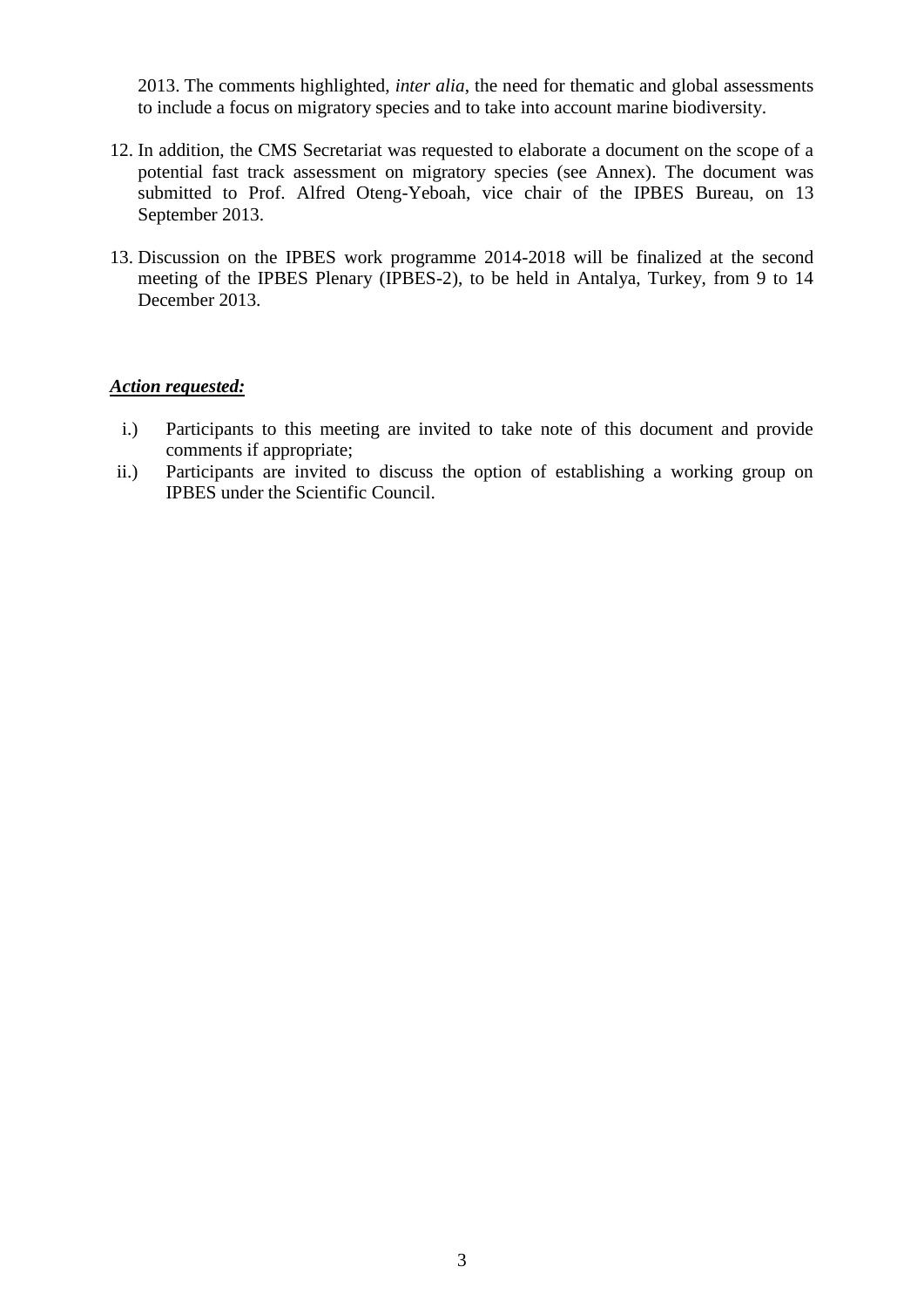#### **Annex 1**

# **Scope of an IPBES Migratory Species Assessment**

### **A: Broad scope, rationale and utility**

**Scope:** Assess the state of knowledge of key concerns for the conservation and sustainable use of migratory species.

**Rationale:** Migratory species of wild animals are essential components of the ecosystems that support all life on Earth. They are often keystone species that give structure to and connect ecosystems. They are also a source of significant value, providing a wide range of provisioning, supporting, regulating and cultural ecosystem services on which we all depend. These include the provision of food, seed and nutrient dispersal, pollination, and cultural, intellectual and spiritual inspiration. Migratory species play an important role in people's livelihoods and local, national and regional economies.

At the same time, migratory species are very vulnerable as a result of their long migrations, which involve many risks. They are, on average, subject to a greater number and variety of threats than non-migratory species. This is so because their requirements are greater: not only do they need good habitat for reproduction but also during their off-season and all along their migratory routes. In an ever-changing world, human pressure is high on some of those habitats, and also often on the animals themselves (unsustainable hunting, incidental catch, etc). As a result, many migratory species that were once common are becoming increasingly rare.

**Utility:** The assessment would support policy formulation and implementation under the CMS, its related instruments, and other Multilateral Environmental Agreements. It would contribute to the implementation of the Strategic Plan for Migratory Species 2015-2023 and the Strategic Plan for Biodiversity 2011-2020 by providing the baseline science and information policy-makers need to consider and communicate more explicitly the impacts of migratory species as mobile links between ecosystems. It has to be taken into account that this work would not be starting from scratch and that CMS has already undertaken a number of reviews on different taxonomic groups, in particular terrestrial mammals, sharks, marine turtles and freshwater fish. However, an overall assessment of migratory species is still missing.

#### **B: Annotated chapter outline**

*Chapter 1: Introduction to migratory species*

- Definition of migratory species
- Types of migration
- Threats to migratory species

#### *Chapter 2: Assessment of the ecological function of migratory species in ecosystems*

- Linking resources (e.g. transporting organic material, nutrients, minerals etc.)
- Linking genetic pools (e.g. seed dispersal and pollination)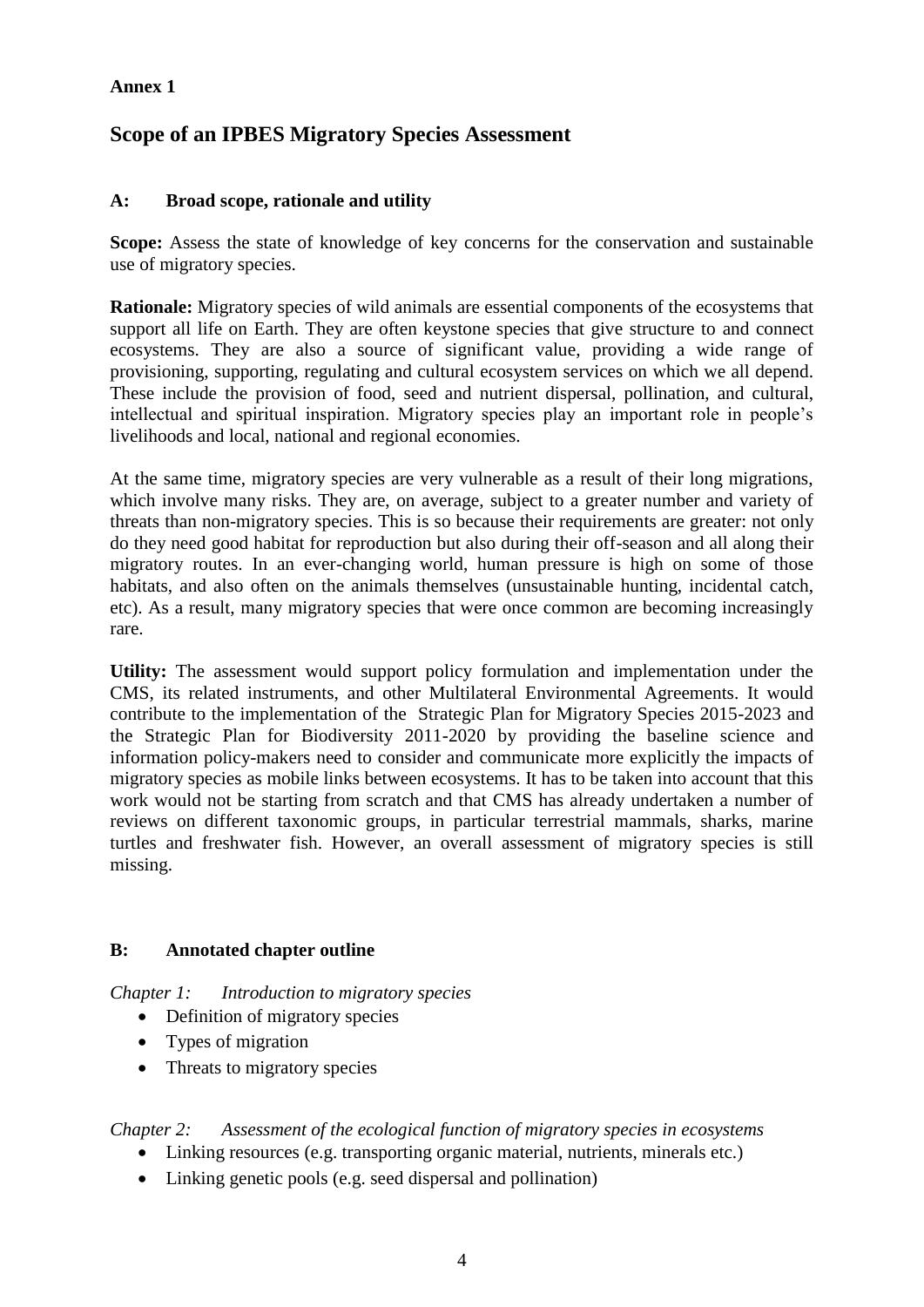• Linking processes (e.g. grazing which structures the development of plant communities)

*Chapter 3: Assessment of the economic valuation of ecosystem services provided by migratory species*

- Value of select provisioning, supporting, regulating and cultural ecosystems services provided by migratory species
- Ways of integrating the value migratory species and their habitats into international, national, and local development and poverty reduction strategies and planning processes

### *Chapter 4: Assessment of climate change impacts on migratory species*

- Habitat loss/alterations
- Changing resource availability
- Changing phenology
- Stopping migration
- Policy responses

# *Chapter 5: Assessment of traditional knowledge of migratory species*

- Importance of traditional knowledge of migratory species
- Case studies on select avian, marine and terrestrial migratory species

# *Chapter 6: Assessment of migratory species in areas beyond national jurisdiction (ABNJs)*

- Importance of ABNJs for migratory species
- Effectiveness of policies governing ABNJs in protecting and managing migratory species
- Recommendations for more effective policies for the conservation and sustainable use of migratory species in ABNJs

# *Chapter 7: Assessment of protected area systems in light of the needs of migratory species*

- Extent to which, and the manner in which, existing major protected area systems and initiatives aimed at promoting ecological networks address the needs of migratory species throughout their life cycles and migratory ranges
- Current use, and potential future use, of ecological network concepts and approaches
- Opportunities for enhancing the effectiveness of and synergies between relevant initiatives and programmes on protected areas and ecological networks in respect of the conservation needs of migratory species

*Chapter 8: Options for enhanced integration of migratory species concerns in appraisals, policy and decision-making processes.*